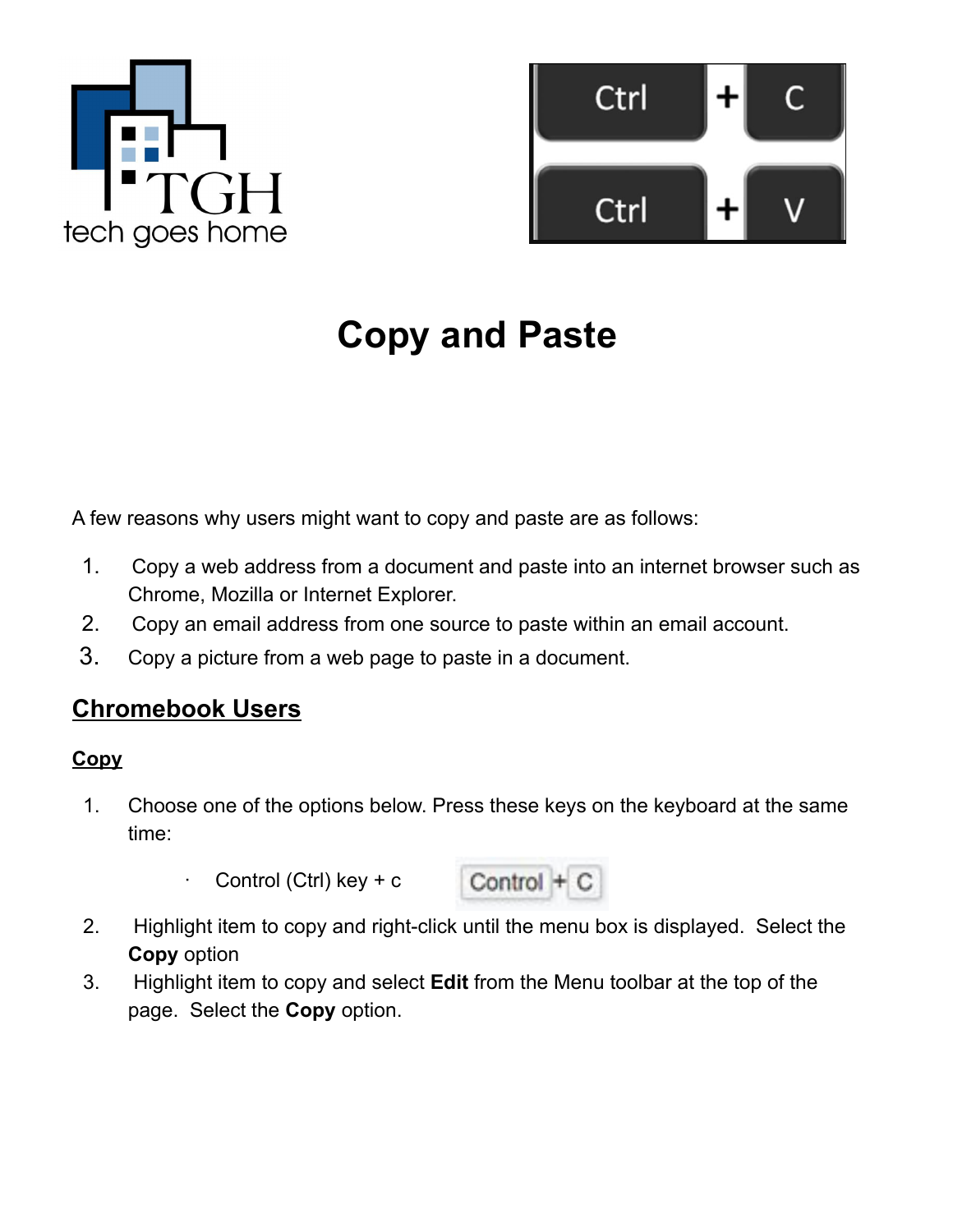#### Example



#### **Paste**

1. Choose one of the options below. Press these keys on the keyboard at the same time

Control +

- Control (Ctrl) +  $v$
- 2. Highlight item to copy and right-click until the menu box is displayed. Select the **Paste** option
- 3. Highlight item to copy and select **Edit** from the Menu toolbar at the top of the page. Select the **Paste** option.

#### Example: